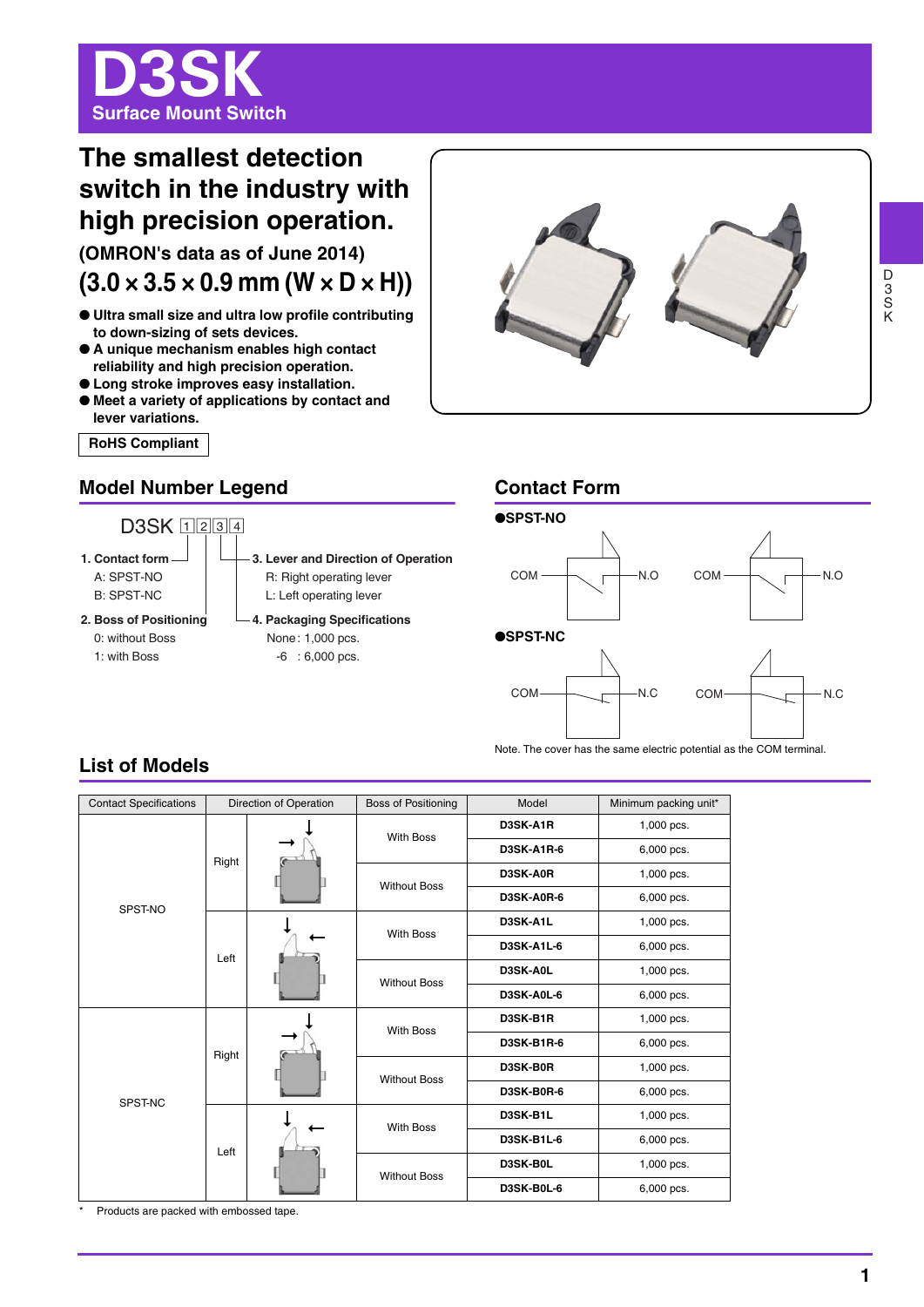# **Contact Specifications 6 and Ratings Ratings Ratings Ratings Ratings Ratings Ratings Ratings Ratings Ratings R**

| <b>Contact Specifications</b> | Slide               |  |  |
|-------------------------------|---------------------|--|--|
| Minimum applicable load       | $15 \mu A$ at 3 VDC |  |  |

| Ratings |  |
|---------|--|
|---------|--|

| Rated voltage | Resistive load |  |
|---------------|----------------|--|
| 5 VDC         | mA             |  |

Note. The above rating values apply under the following test conditions.

(1) Ambient temperature: 20±2°C (2) Ambient humidity: 65±5%

(3) Operating frequency: 20 operations/min

## **Characteristics**

| Permissible operating speed        |                                        | 1 to 300 mm/s                                                                         |  |  |
|------------------------------------|----------------------------------------|---------------------------------------------------------------------------------------|--|--|
| Permissible operating              | Mechanical                             | 60 operations/min                                                                     |  |  |
| frequency                          | Electrical                             | 60 operations/min                                                                     |  |  |
| Insulation resistance              |                                        | 100 M $\Omega$ min. (at 100 VDC with insulation tester)                               |  |  |
| Contact resistance (initial value) |                                        | $3 \Omega$ min.                                                                       |  |  |
| Dielectric strength                | Between terminals of the same polarity | 100 VAC (50/60 Hz for 1 min)                                                          |  |  |
| Vibration resistance *1            | Malfunction                            | 10 to 55 Hz, 1.5 mm double amplitude                                                  |  |  |
| Shock resistance                   | Durability                             | 1000 m/s <sup>2</sup> {approx. 100G} max.                                             |  |  |
|                                    | Malfunction *1                         | 300 m/s <sup>2</sup> {approx. 30G} max.                                               |  |  |
|                                    | Mechanical                             | 150,000 operations min. (20 operations/min)                                           |  |  |
| Durability *2                      | Electrical                             | 100,000 operations min. (20 operations/min)                                           |  |  |
| Degree of protection               |                                        | IEC IP40                                                                              |  |  |
| Ambient operating temperature      |                                        | -25 to $+85^{\circ}$ C (at ambient humidity 60% max.) (with no icing or condensation) |  |  |
| Ambient operating humidity         |                                        | 85% max. (for $+5$ to $+35^{\circ}$ C)                                                |  |  |
| Weight                             |                                        | Approx. 0.02 q                                                                        |  |  |

Note. The data given above are initial values.

\*1. The given values apply for Total Travel Position. Close or open circuit of the contact is 1 ms max.<br>\*2. For testing conditions, consult vour OMRON sales representative.

For testing conditions, consult your OMRON sales representative.

## **Dimensions (Unit: mm) and Operating Characteristics**

The  $\Box$  is replaced with the code for the contact form that you need. See the "List of Models" for available combinations of models.

| <b>Operating Characteristics</b> | Model   | $DSK-TIR$<br>D3SK-□□L     |
|----------------------------------|---------|---------------------------|
| <b>Operating Force</b>           | OF Max. | $0.4 N \{41 \text{ qf}\}$ |
| <b>Free Position</b>             | FP      | $4.95 \pm 0.15$ mm        |
| <b>Operating Position</b>        | OΡ      | $4.7 + 0.2$ mm            |
| <b>Total Travel Position</b>     | TTP     | $3.5 \pm 0.2$ mm          |

#### ●**Right operating - without Boss D3SK-**@**0R**



Note 1. Unless otherwise specified, a tolerance of  $\pm 0.15$  mm applies to all dimensions described in the above figure.

Note 2. The operating characteristics are for operation in the A direction (1) and B direction ( $\rightarrow$ ,  $\leftarrow$ ) has the same operation characteristic values as of the A direction.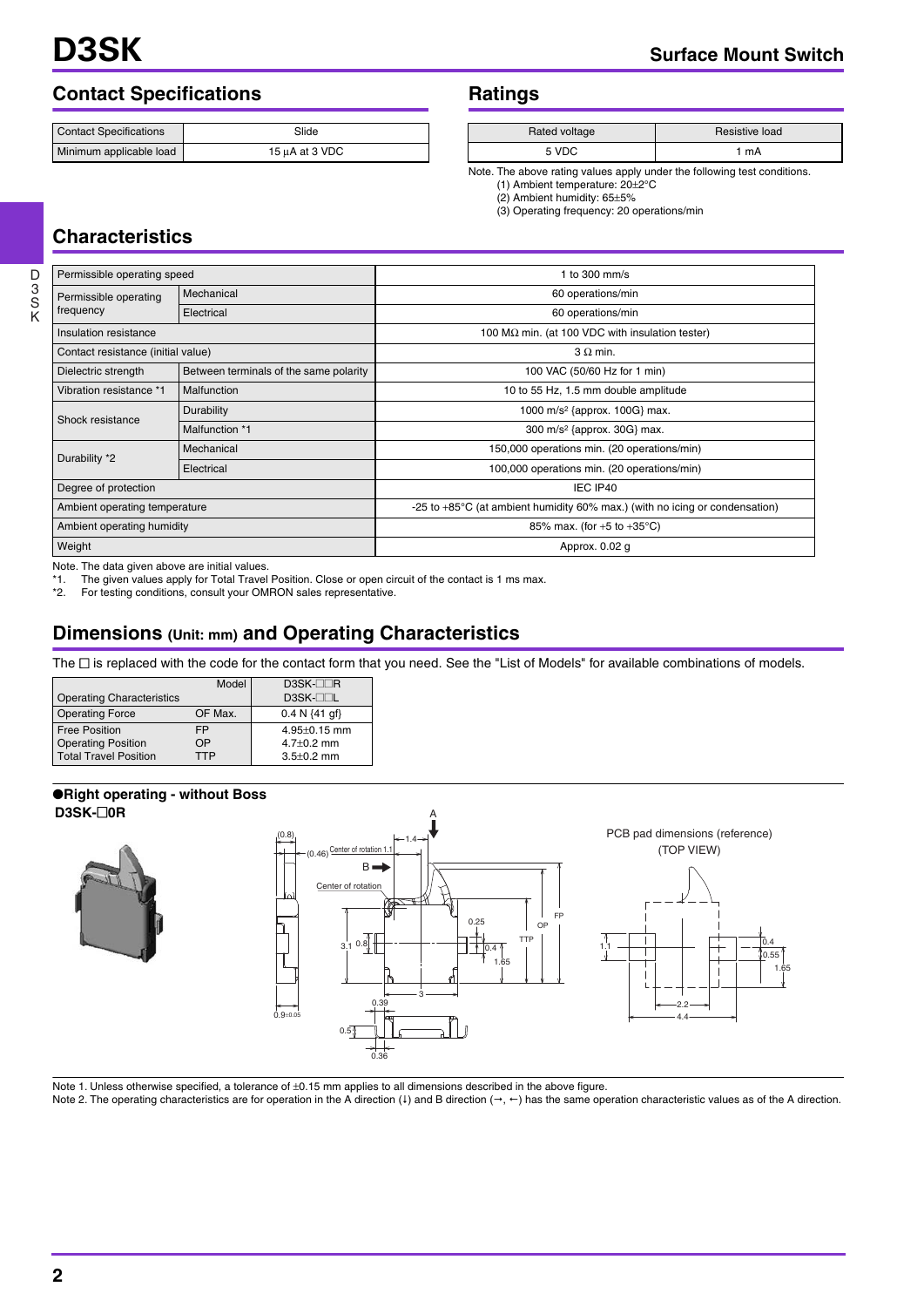

Note 1. Unless otherwise specified, a tolerance of ±0.15 mm applies to all dimensions described in the above figure.

0.37

Note 2. The operating characteristics are for operation in the A direction (4) and B direction ( $\rightarrow$ ,  $\leftarrow$ ) has the same operation characteristic values as of the A direction.

## **Packaging Specifications**

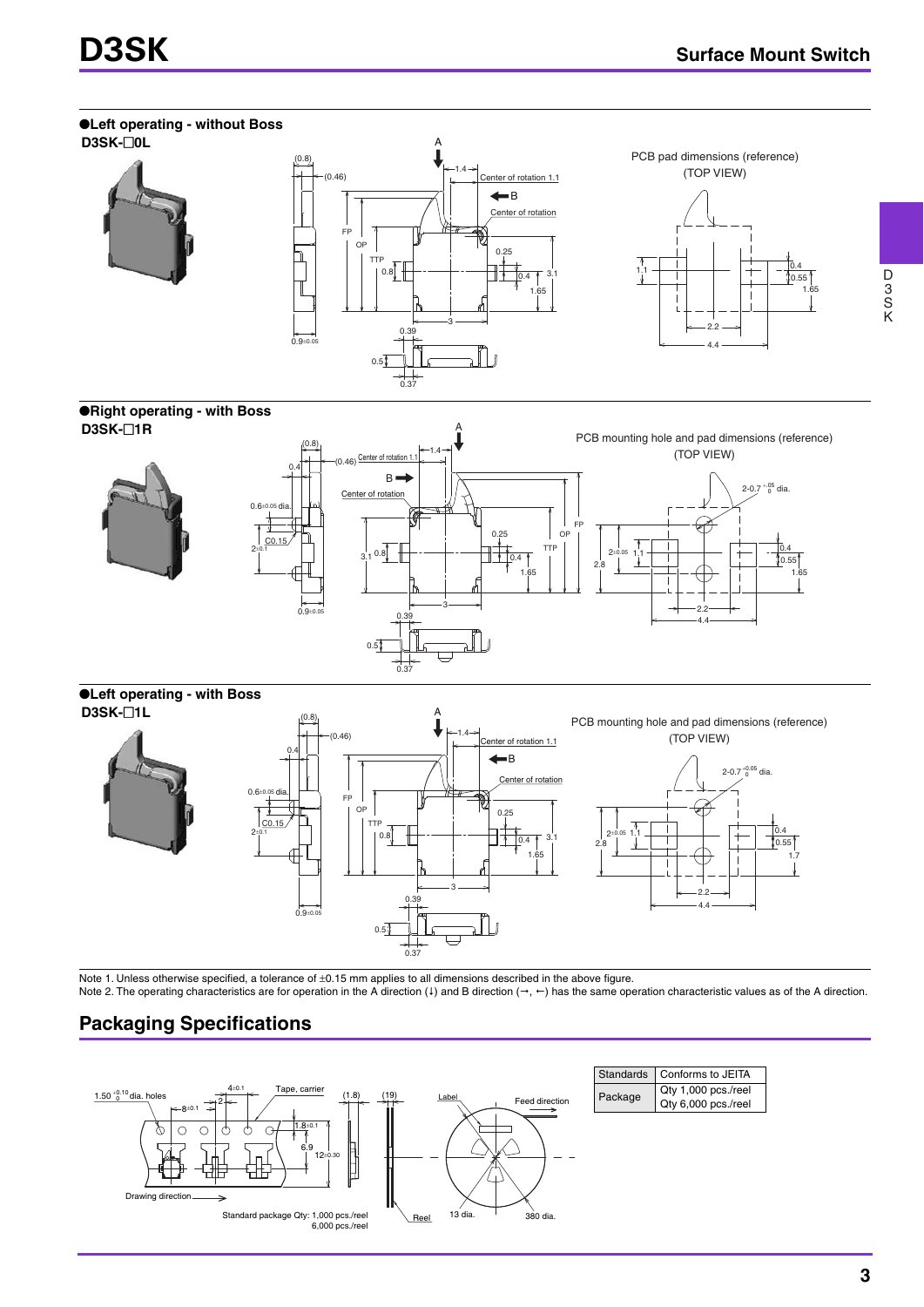## **Precautions**

#### ★**Please refer to "Common Precautions" for correct use.**

**Caution** 

#### ●**Electrical Ratings**

- Confirm the contact load in order to select an appropriate switch rating.
- Do not apply an excessive electrical load to the contacts, otherwise the contacts may weld, resulting in a short circuit or burning.

#### ●**Terminal Connection**

D 3 S K

- Do not use flow soldering or hand soldering to solder terminals.
- Conduct reflow soldering within the range shown in the terminal temperature profile below. Some reflow soldering devices have extremely high peak
	- values. Do a test in advance to confirm proper soldering conditions.
- Do not conduct reflow soldering more than twice. Also provide a time interval of at least five minutes between the first and second reflow soldering processes to allow the Switch to return to room temperature.

Heating the Switch continuously (without an interval) may cause the edges of the Switch to melt and degrade the characteristics.

- When printing for a cream solder process, a 0.13 mm screen thickness is recommended.
- Be sure to provide local ventilation.



#### ●**Printed Circuit Boards**

Special attention must be paid to the handling of printed circuit boards after a Switch has been mounted onto them. Airborne PCB particles may penetrate the interior of the Switch when printed circuit boards are separated by cutting. Also, do not stack printed circuit boards that have Switches mounted on them.

#### ●**Product Specification Details**

This document provides only a partial list of specifications. It is recommended that you request complete drawings and specifications prior to purchasing or using the product.

### **Correct Use**

#### ●**Mounting**

• The cover has the same electric potential as the COM terminal. Do not short-circuit the cover with a NO or NC terminal when mounting the cover.



- Be careful of the following points. Incorrect handling may lead to insufficient actuator return, Switch damage, or reduced durability.
	- Set the operating body in line with the direction of the actuator movement, and make sure that the operating body is completely separate from the actuator when the Switch is in the free position (FP). When the actuator is operated from the crosswise direction of the Switch, make sure that the corner of the operating body has a minimum radius of R1.



- Set the Switch stroke to 70% to 100% of the overtravel (the difference between the operating position and the total travel position).
- Do not subject the Switch to operations that involve strong impact.
- Do not use the Switch as a stopper.
- Do not apply excessive loads to the cover or operate the actuator from a direction other than a specified operating direction.
- Do not use an adhesive to secure the Switch.
- A lubricant is used in the Switch. Some of the lubricant may seep out because the Switch does not have an airtight construction. Consider this possibility with respect to the usage conditions when designing or using the Switch.

#### ●**Application Environment**

- Do not use the Switch in locations that are subject to toxic gas, silicon gas, excessive dust, excessive dirt, high temperatures, high humidity, sudden temperature changes, water splashes, or oil splashes.
- Otherwise, damage resulting by faulty contact of the Switch contacts, corrosion, or other causes, or other functional faults may occur.

#### ●**Insulation and Wiring**

Be sure that the installation conditions provide a sufficient insulation distance between Switch terminals and other metal parts, lands, etc.

### ●**Cleaning**

The Switch does not have an airtight construction, and it must not be cleaned with cleaning fluids. Malfunctions may occur if the cleaning fluid penetrates the interior of the Switch together with flux or foreign matter from the surface of the PCB.

#### ●**Confirmation with Actual Equipment**

Be sure to confirm the quality of the product under the load and environmental conditions that will be used during actual applications.